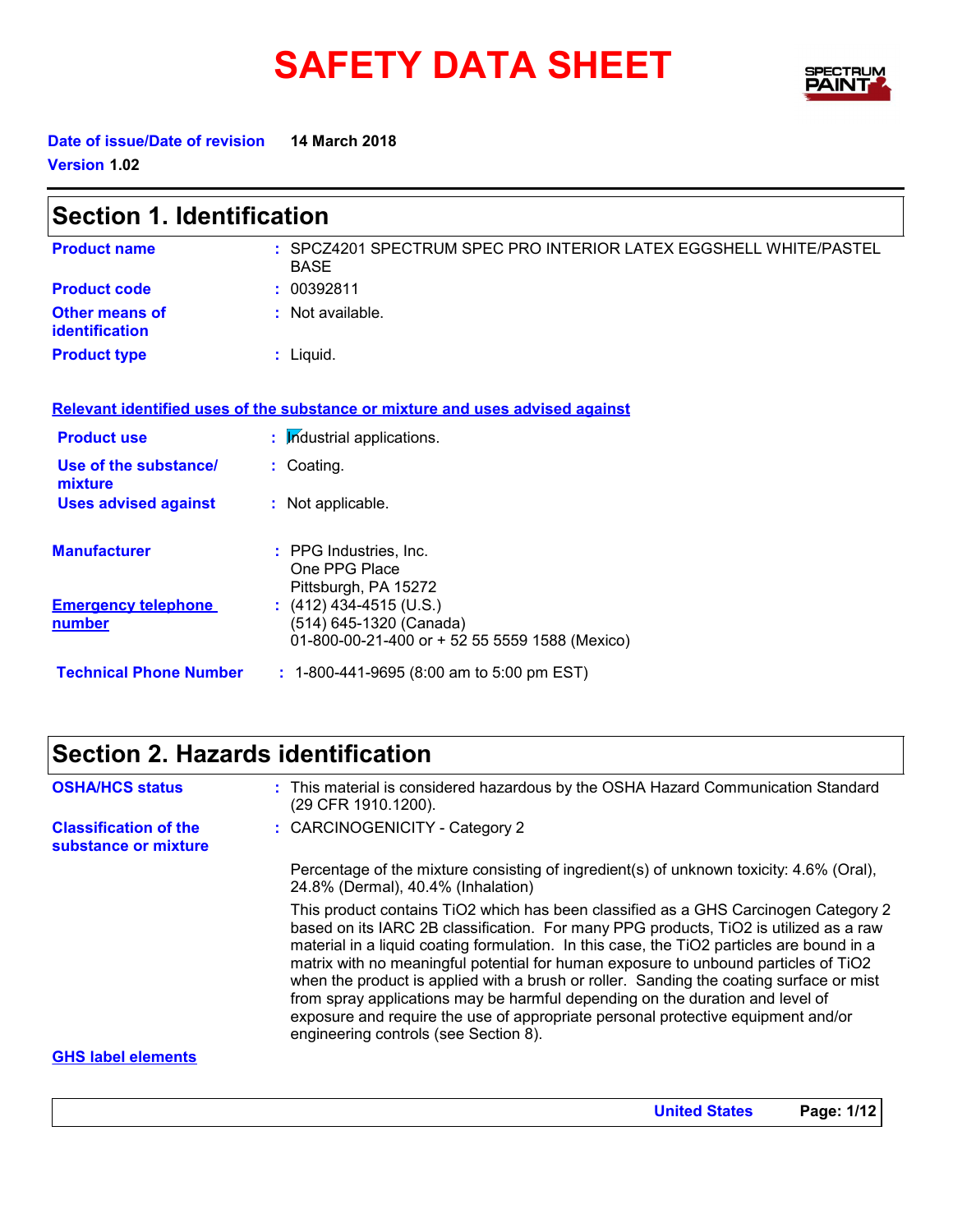**Product name SPCZ4201 SPECTRUM SPEC PRO INTERIOR LATEX EGGSHELL WHITE/PASTEL [1] BASE**

### **Section 2. Hazards identification**

#### **Hazard pictograms :**



| <b>Signal word</b>                         | $:$ Warning                                                                                                                                                                                              |
|--------------------------------------------|----------------------------------------------------------------------------------------------------------------------------------------------------------------------------------------------------------|
| <b>Hazard statements</b>                   | : Suspected of causing cancer.                                                                                                                                                                           |
| <b>Precautionary statements</b>            |                                                                                                                                                                                                          |
| <b>Prevention</b>                          | : Obtain special instructions before use. Do not handle until all safety precautions have<br>been read and understood. Wear protective gloves. Wear eye or face protection.<br>Wear protective clothing. |
| <b>Response</b>                            | : IF exposed or concerned: Get medical attention.                                                                                                                                                        |
| <b>Storage</b>                             | : Store locked up.                                                                                                                                                                                       |
| <b>Disposal</b>                            | Dispose of contents and container in accordance with all local, regional, national and<br>international regulations.                                                                                     |
| <b>Supplemental label</b><br>elements      | : Emits toxic fumes when heated.                                                                                                                                                                         |
| <b>Hazards not otherwise</b><br>classified | $:$ None known.                                                                                                                                                                                          |

### **Section 3. Composition/information on ingredients**

| <b>Substance/mixture</b> | Mixture                                                                          |
|--------------------------|----------------------------------------------------------------------------------|
| <b>Product name</b>      | : SPCZ4201 SPECTRUM SPEC PRO INTERIOR LATEX EGGSHELL WHITE/PASTEL<br><b>BASE</b> |

| Ingredient name    | $\frac{9}{6}$    | <b>CAS number</b> |
|--------------------|------------------|-------------------|
| I titanium dioxide | l≥10 - ≤20       | 13463-67-7        |
| Kaolin             | $\geq 5.0 - 510$ | 1332-58-7         |
| Diatomaceous earth | $\geq 1.0 - 5.0$ | 61790-53-2        |

SUB codes represent substances without registered CAS Numbers.

Any concentration shown as a range is to protect confidentiality or is due to batch variation.

**There are no additional ingredients present which, within the current knowledge of the supplier and in the concentrations applicable, are classified as hazardous to health or the environment and hence require reporting in this section.**

**Occupational exposure limits, if available, are listed in Section 8.**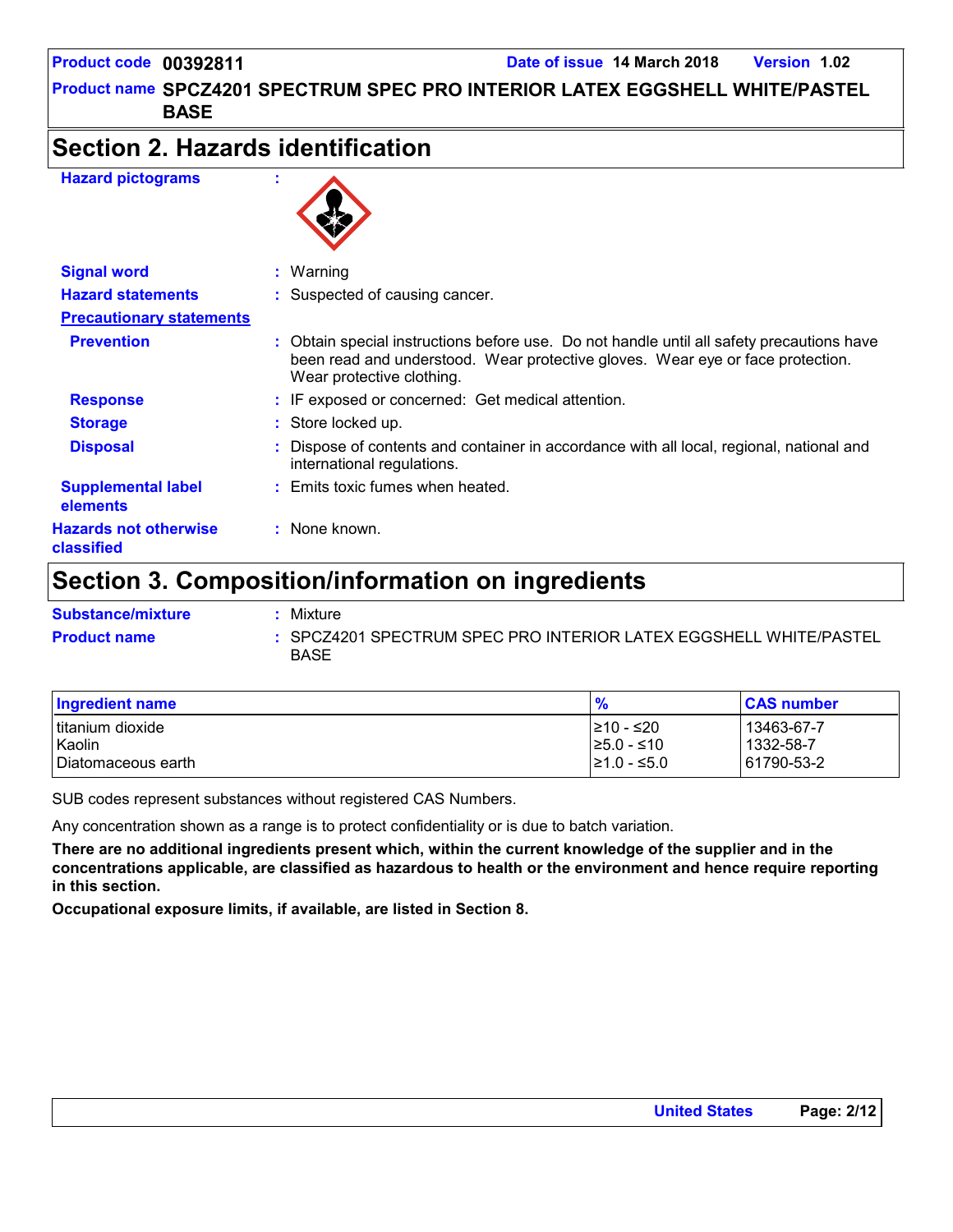**Product name SPCZ4201 SPECTRUM SPEC PRO INTERIOR LATEX EGGSHELL WHITE/PASTEL [1] BASE**

### **Section 4. First aid measures**

If ingestion, irritation, any type of overexposure or symptoms of overexposure occur during or persists after use of this product, contact a POISON CONTROL CENTER, EMERGENCY ROOM OR PHYSICIAN immediately; have Safety Data Sheet information available. Never give anything by mouth to an unconscious or convulsing person.

#### **Description of necessary first aid measures**

| <b>Eye contact</b>  | : Remove contact lenses, irrigate copiously with clean, fresh water, holding the eyelids<br>apart for at least 10 minutes and seek immediate medical advice.                                           |  |
|---------------------|--------------------------------------------------------------------------------------------------------------------------------------------------------------------------------------------------------|--|
| <b>Inhalation</b>   | : Remove to fresh air. Keep person warm and at rest. If not breathing, if breathing is<br>irregular or if respiratory arrest occurs, provide artificial respiration or oxygen by trained<br>personnel. |  |
| <b>Skin contact</b> | : Remove contaminated clothing and shoes. Wash skin thoroughly with soap and water<br>or use recognized skin cleanser. Do NOT use solvents or thinners.                                                |  |
| <b>Ingestion</b>    | : If swallowed, seek medical advice immediately and show this container or label. Keep<br>person warm and at rest. Do NOT induce vomiting.                                                             |  |

#### **Most important symptoms/effects, acute and delayed**

| <b>Potential acute health effects</b> |                                                     |
|---------------------------------------|-----------------------------------------------------|
| <b>Eye contact</b>                    | : No known significant effects or critical hazards. |
| <b>Inhalation</b>                     | : No known significant effects or critical hazards. |
| <b>Skin contact</b>                   | : No known significant effects or critical hazards. |
| <b>Ingestion</b>                      | : No known significant effects or critical hazards. |
| <b>Over-exposure signs/symptoms</b>   |                                                     |
| <b>Eye contact</b>                    | : No specific data.                                 |
| <b>Inhalation</b>                     | : No specific data.                                 |
| <b>Skin contact</b>                   | : No specific data.                                 |
| <b>Ingestion</b>                      | No specific data.                                   |

|                                   | Indication of immediate medical attention and special treatment needed, if necessary                                                                                          |
|-----------------------------------|-------------------------------------------------------------------------------------------------------------------------------------------------------------------------------|
| <b>Notes to physician</b>         | : Treat symptomatically. Contact poison treatment specialist immediately if large<br>quantities have been ingested or inhaled.                                                |
| <b>Specific treatments</b>        | : No specific treatment.                                                                                                                                                      |
| <b>Protection of first-aiders</b> | : No action shall be taken involving any personal risk or without suitable training. It may<br>be dangerous to the person providing aid to give mouth-to-mouth resuscitation. |

#### **See toxicological information (Section 11)**

### **Section 5. Fire-fighting measures**

| <b>Extinguishing media</b>             |                                                                 |
|----------------------------------------|-----------------------------------------------------------------|
| <b>Suitable extinguishing</b><br>media | : Use an extinguishing agent suitable for the surrounding fire. |
| Unsuitable extinguishing<br>media      | : None known.                                                   |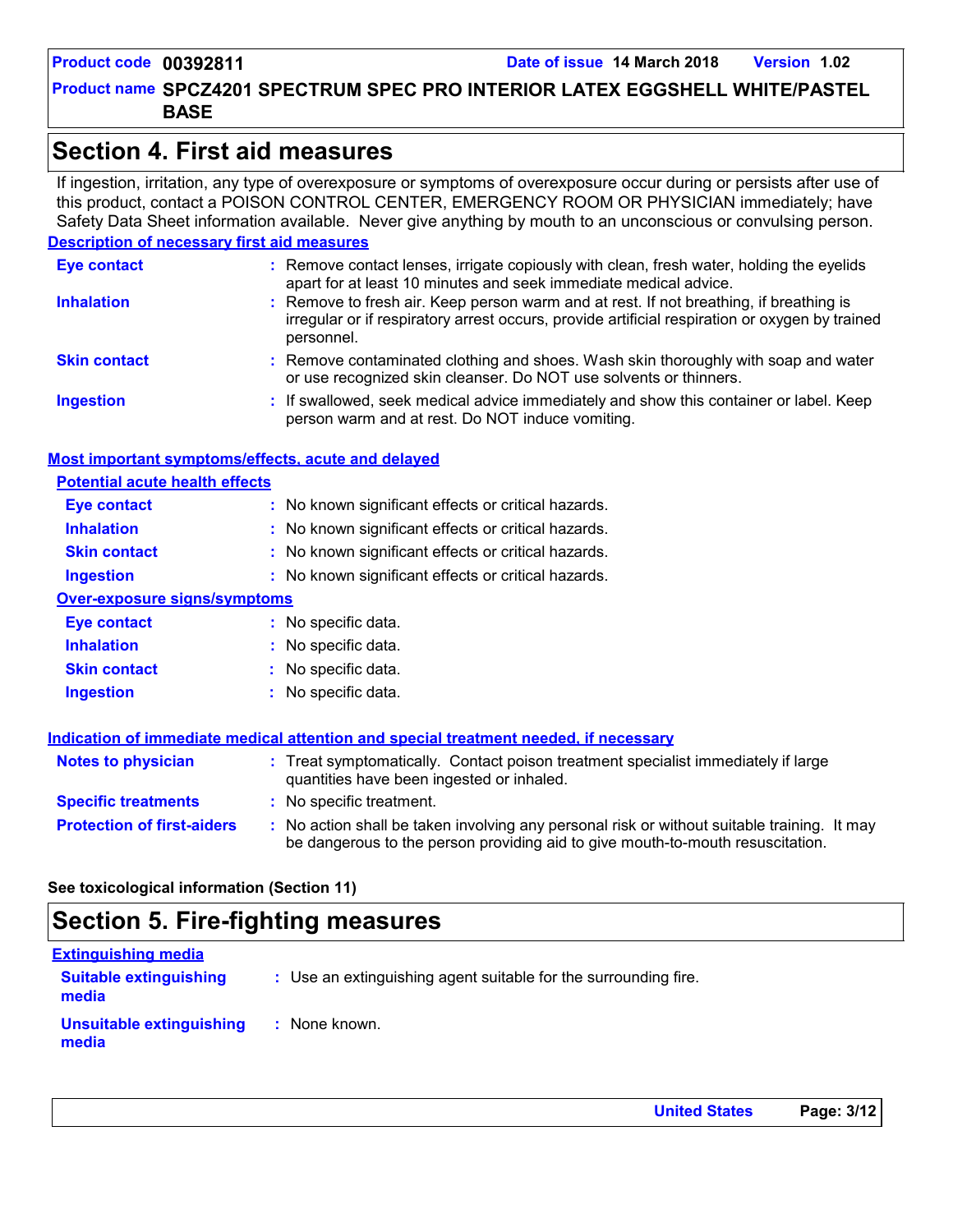**Product name SPCZ4201 SPECTRUM SPEC PRO INTERIOR LATEX EGGSHELL WHITE/PASTEL [1] BASE**

### **Section 5. Fire-fighting measures**

| <b>Specific hazards arising</b><br>from the chemical     | : In a fire or if heated, a pressure increase will occur and the container may burst.                                                                                                               |
|----------------------------------------------------------|-----------------------------------------------------------------------------------------------------------------------------------------------------------------------------------------------------|
| <b>Hazardous thermal</b><br>decomposition products       | Decomposition products may include the following materials:<br>carbon oxides<br>metal oxide/oxides                                                                                                  |
| <b>Special protective actions</b><br>for fire-fighters   | : Promptly isolate the scene by removing all persons from the vicinity of the incident if<br>there is a fire. No action shall be taken involving any personal risk or without suitable<br>training. |
| <b>Special protective</b><br>equipment for fire-fighters | Fire-fighters should wear appropriate protective equipment and self-contained breathing<br>apparatus (SCBA) with a full face-piece operated in positive pressure mode.                              |

## **Section 6. Accidental release measures**

|                                                              | <b>Personal precautions, protective equipment and emergency procedures</b>                                                                                                                                                                                                                                                                                                                                                                                                                                                                                                                                                                                                                                   |  |
|--------------------------------------------------------------|--------------------------------------------------------------------------------------------------------------------------------------------------------------------------------------------------------------------------------------------------------------------------------------------------------------------------------------------------------------------------------------------------------------------------------------------------------------------------------------------------------------------------------------------------------------------------------------------------------------------------------------------------------------------------------------------------------------|--|
| For non-emergency<br>personnel                               | : No action shall be taken involving any personal risk or without suitable training.<br>Evacuate surrounding areas. Keep unnecessary and unprotected personnel from<br>entering. Do not touch or walk through spilled material. Avoid breathing vapor or mist.<br>Provide adequate ventilation. Wear appropriate respirator when ventilation is<br>inadequate. Put on appropriate personal protective equipment.                                                                                                                                                                                                                                                                                             |  |
| For emergency responders                                     | : If specialized clothing is required to deal with the spillage, take note of any information in<br>Section 8 on suitable and unsuitable materials. See also the information in "For non-<br>emergency personnel".                                                                                                                                                                                                                                                                                                                                                                                                                                                                                           |  |
| <b>Environmental precautions</b>                             | : Avoid dispersal of spilled material and runoff and contact with soil, waterways, drains<br>and sewers. Inform the relevant authorities if the product has caused environmental<br>pollution (sewers, waterways, soil or air).                                                                                                                                                                                                                                                                                                                                                                                                                                                                              |  |
| <b>Methods and materials for containment and cleaning up</b> |                                                                                                                                                                                                                                                                                                                                                                                                                                                                                                                                                                                                                                                                                                              |  |
| <b>Small spill</b>                                           | : Stop leak if without risk. Move containers from spill area. Dilute with water and mop up<br>if water-soluble. Alternatively, or if water-insoluble, absorb with an inert dry material and<br>place in an appropriate waste disposal container. Dispose of via a licensed waste<br>disposal contractor.                                                                                                                                                                                                                                                                                                                                                                                                     |  |
| <b>Large spill</b>                                           | : Stop leak if without risk. Move containers from spill area. Approach release from<br>upwind. Prevent entry into sewers, water courses, basements or confined areas. Wash<br>spillages into an effluent treatment plant or proceed as follows. Contain and collect<br>spillage with non-combustible, absorbent material e.g. sand, earth, vermiculite or<br>diatomaceous earth and place in container for disposal according to local regulations<br>(see Section 13). Dispose of via a licensed waste disposal contractor. Contaminated<br>absorbent material may pose the same hazard as the spilled product. Note: see<br>Section 1 for emergency contact information and Section 13 for waste disposal. |  |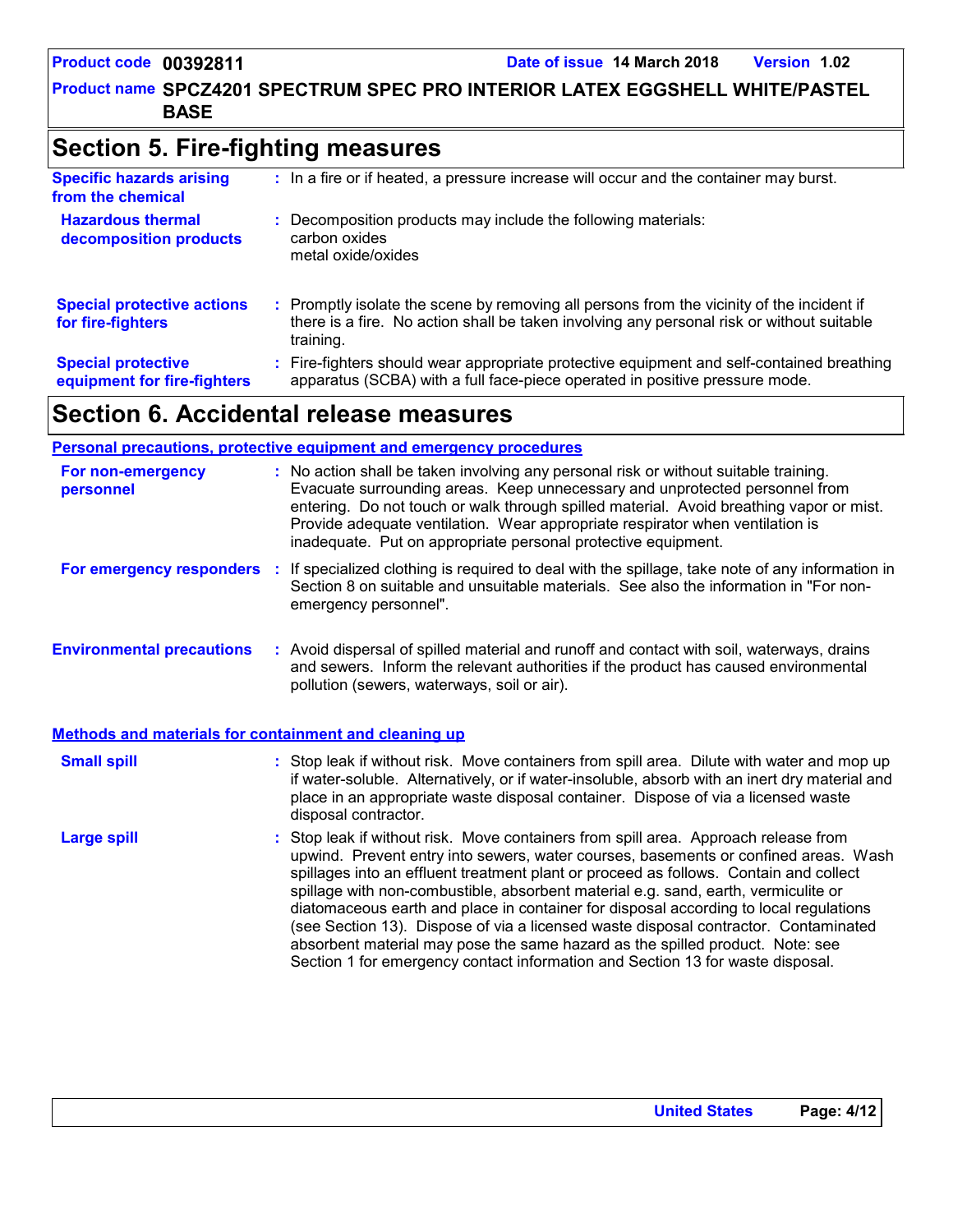**United States Page: 5/12**

**Product name SPCZ4201 SPECTRUM SPEC PRO INTERIOR LATEX EGGSHELL WHITE/PASTEL [1] BASE**

### **Section 7. Handling and storage**

#### **Precautions for safe handling**

| <b>Protective measures</b>                                                       | : Put on appropriate personal protective equipment (see Section 8). Avoid exposure -<br>obtain special instructions before use. Do not handle until all safety precautions have<br>been read and understood. Do not get in eyes or on skin or clothing. Do not ingest.<br>Avoid breathing vapor or mist. If during normal use the material presents a respiratory<br>hazard, use only with adequate ventilation or wear appropriate respirator. Keep in the<br>original container or an approved alternative made from a compatible material, kept<br>tightly closed when not in use. Empty containers retain product residue and can be<br>hazardous. Do not reuse container. |
|----------------------------------------------------------------------------------|--------------------------------------------------------------------------------------------------------------------------------------------------------------------------------------------------------------------------------------------------------------------------------------------------------------------------------------------------------------------------------------------------------------------------------------------------------------------------------------------------------------------------------------------------------------------------------------------------------------------------------------------------------------------------------|
| <b>Special precautions</b>                                                       | : If this material is part of a multiple component system, read the Safety Data Sheet(s) for<br>the other component or components before blending as the resulting mixture may have<br>the hazards of all of its parts.                                                                                                                                                                                                                                                                                                                                                                                                                                                        |
| <b>Advice on general</b><br>occupational hygiene                                 | : Eating, drinking and smoking should be prohibited in areas where this material is<br>handled, stored and processed. Workers should wash hands and face before eating,<br>drinking and smoking. Remove contaminated clothing and protective equipment before<br>entering eating areas. See also Section 8 for additional information on hygiene<br>measures.                                                                                                                                                                                                                                                                                                                  |
| <b>Conditions for safe storage,</b><br>including any<br><i>incompatibilities</i> | Do not store below the following temperature: $5^{\circ}$ C (41 <sup>°</sup> F). Store in accordance with<br>local regulations. Store in original container protected from direct sunlight in a dry, cool<br>and well-ventilated area, away from incompatible materials (see Section 10) and food<br>and drink. Keep container tightly closed and sealed until ready for use. Containers that<br>have been opened must be carefully resealed and kept upright to prevent leakage. Do<br>not store in unlabeled containers. Use appropriate containment to avoid environmental<br>contamination.                                                                                |

### **Section 8. Exposure controls/personal protection**

#### **Control parameters**

**Occupational exposure limits**

| <b>Ingredient name</b>                                                                                 | <b>Exposure limits</b>                                                 |  |  |
|--------------------------------------------------------------------------------------------------------|------------------------------------------------------------------------|--|--|
| titanium dioxide                                                                                       | OSHA PEL (United States, 6/2016).                                      |  |  |
|                                                                                                        | TWA: 15 mg/m <sup>3</sup> 8 hours. Form: Total dust                    |  |  |
|                                                                                                        | ACGIH TLV (United States, 3/2017).                                     |  |  |
|                                                                                                        | TWA: 10 mg/m <sup>3</sup> 8 hours.                                     |  |  |
| Kaolin                                                                                                 | ACGIH TLV (United States, 3/2017).                                     |  |  |
|                                                                                                        | TWA: 2 mg/m <sup>3</sup> 8 hours. Form: Respirable                     |  |  |
|                                                                                                        | fraction                                                               |  |  |
|                                                                                                        | OSHA PEL (United States, 6/2016).                                      |  |  |
|                                                                                                        | TWA: 5 mg/m <sup>3</sup> 8 hours. Form: Respirable                     |  |  |
|                                                                                                        | fraction                                                               |  |  |
| Diatomaceous earth                                                                                     | TWA: 15 mg/m <sup>3</sup> 8 hours. Form: Total dust                    |  |  |
|                                                                                                        | OSHA PEL Z3 (United States, 6/2016).                                   |  |  |
|                                                                                                        | TWA: 20 mppcf 8 hours.<br>TWA: 80 mg/m <sup>3</sup> / (%SiO2) 8 hours. |  |  |
|                                                                                                        |                                                                        |  |  |
| Key to abbreviations                                                                                   |                                                                        |  |  |
| = Acceptable Maximum Peak<br>A                                                                         | S<br>= Potential skin absorption                                       |  |  |
| = American Conference of Governmental Industrial Hygienists.<br><b>ACGIH</b><br>C<br>$=$ Ceiling Limit | = Respiratory sensitization<br>SR.<br>SS<br>= Skin sensitization       |  |  |
|                                                                                                        |                                                                        |  |  |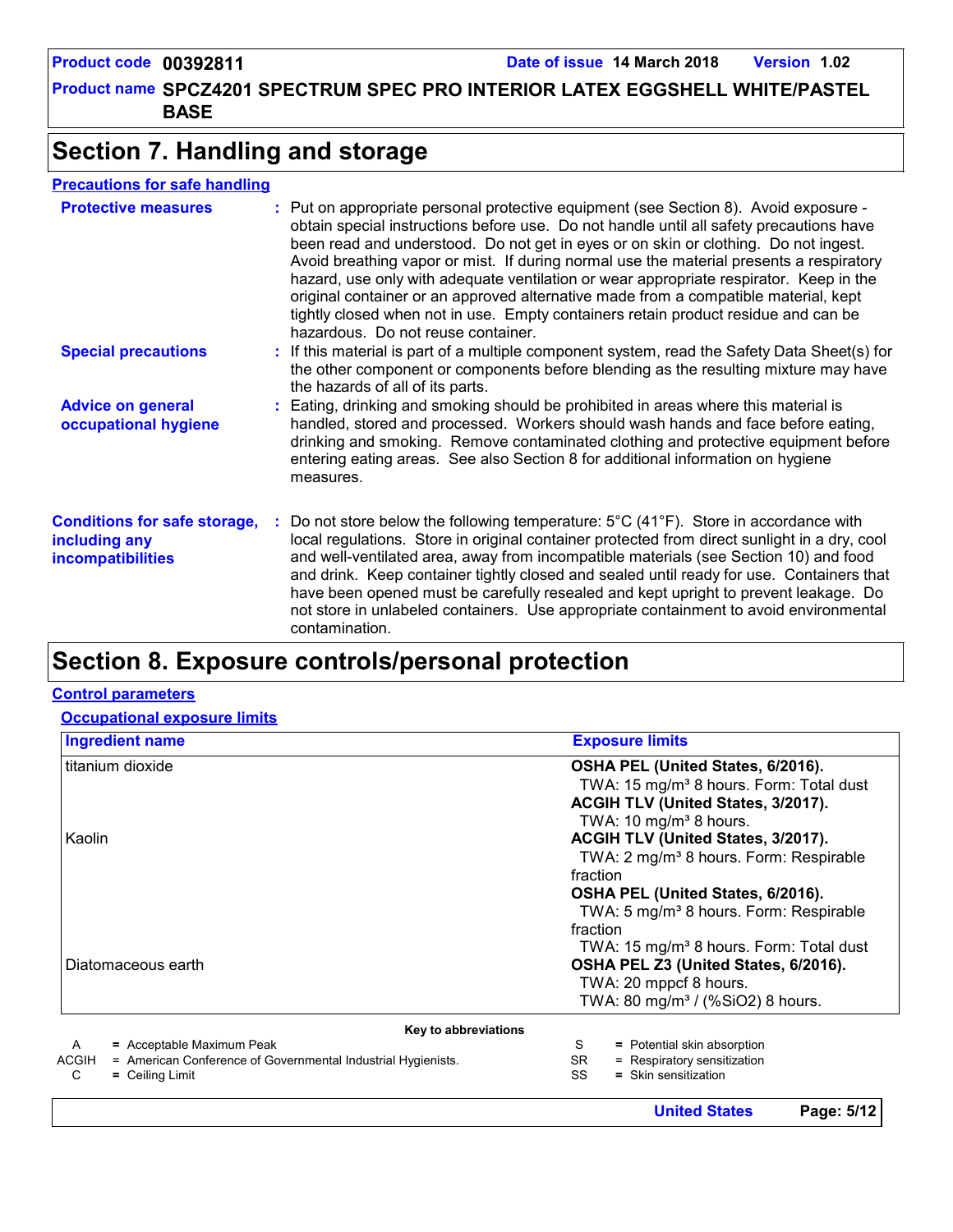**Product name SPCZ4201 SPECTRUM SPEC PRO INTERIOR LATEX EGGSHELL WHITE/PASTEL [1] BASE**

### **Section 8. Exposure controls/personal protection**

|  |  | Fume |
|--|--|------|
|--|--|------|

IPEL = Internal Permissible Exposure Limit<br>OSHA = Occupational Safety and Health Adn

= Occupational Safety and Health Administration.

 $R = Respirable$ 

- TD **=** Total dust TLV = Threshold Limit Value<br>TWA = Time Weighted Avera STEL **=** Short term Exposure limit values
	- = Time Weighted Average

Z = OSHA 29 CFR 1910.1200 Subpart Z - Toxic and Hazardous Substances

#### **Consult local authorities for acceptable exposure limits.**

| <b>Recommended monitoring</b><br>procedures          |    | If this product contains ingredients with exposure limits, personal, workplace<br>atmosphere or biological monitoring may be required to determine the effectiveness of<br>the ventilation or other control measures and/or the necessity to use respiratory<br>protective equipment. Reference should be made to appropriate monitoring standards.<br>Reference to national guidance documents for methods for the determination of<br>hazardous substances will also be required.                                                                                                                                  |
|------------------------------------------------------|----|----------------------------------------------------------------------------------------------------------------------------------------------------------------------------------------------------------------------------------------------------------------------------------------------------------------------------------------------------------------------------------------------------------------------------------------------------------------------------------------------------------------------------------------------------------------------------------------------------------------------|
| <b>Appropriate engineering</b><br><b>controls</b>    |    | : If user operations generate dust, fumes, gas, vapor or mist, use process enclosures,<br>local exhaust ventilation or other engineering controls to keep worker exposure to<br>airborne contaminants below any recommended or statutory limits.                                                                                                                                                                                                                                                                                                                                                                     |
| <b>Environmental exposure</b><br>controls            |    | Emissions from ventilation or work process equipment should be checked to ensure<br>they comply with the requirements of environmental protection legislation. In some<br>cases, fume scrubbers, filters or engineering modifications to the process equipment<br>will be necessary to reduce emissions to acceptable levels.                                                                                                                                                                                                                                                                                        |
| <b>Individual protection measures</b>                |    |                                                                                                                                                                                                                                                                                                                                                                                                                                                                                                                                                                                                                      |
| <b>Hygiene measures</b>                              |    | : Wash hands, forearms and face thoroughly after handling chemical products, before<br>eating, smoking and using the lavatory and at the end of the working period.<br>Appropriate techniques should be used to remove potentially contaminated clothing.<br>Wash contaminated clothing before reusing. Ensure that eyewash stations and safety<br>showers are close to the workstation location.                                                                                                                                                                                                                    |
| <b>Eye/face protection</b><br><b>Skin protection</b> |    | : Safety glasses with side shields.                                                                                                                                                                                                                                                                                                                                                                                                                                                                                                                                                                                  |
| <b>Hand protection</b>                               | ÷. | Chemical-resistant, impervious gloves complying with an approved standard should be<br>worn at all times when handling chemical products if a risk assessment indicates this is<br>necessary. Considering the parameters specified by the glove manufacturer, check<br>during use that the gloves are still retaining their protective properties. It should be<br>noted that the time to breakthrough for any glove material may be different for different<br>glove manufacturers. In the case of mixtures, consisting of several substances, the<br>protection time of the gloves cannot be accurately estimated. |
| <b>Body protection</b>                               |    | Personal protective equipment for the body should be selected based on the task being<br>performed and the risks involved and should be approved by a specialist before<br>handling this product.                                                                                                                                                                                                                                                                                                                                                                                                                    |
| <b>Other skin protection</b>                         |    | Appropriate footwear and any additional skin protection measures should be selected<br>based on the task being performed and the risks involved and should be approved by a<br>specialist before handling this product.                                                                                                                                                                                                                                                                                                                                                                                              |
| <b>Respiratory protection</b>                        |    | Respirator selection must be based on known or anticipated exposure levels, the<br>hazards of the product and the safe working limits of the selected respirator. If workers<br>are exposed to concentrations above the exposure limit, they must use appropriate,<br>certified respirators. Use a properly fitted, air-purifying or air-fed respirator complying<br>with an approved standard if a risk assessment indicates this is necessary.                                                                                                                                                                     |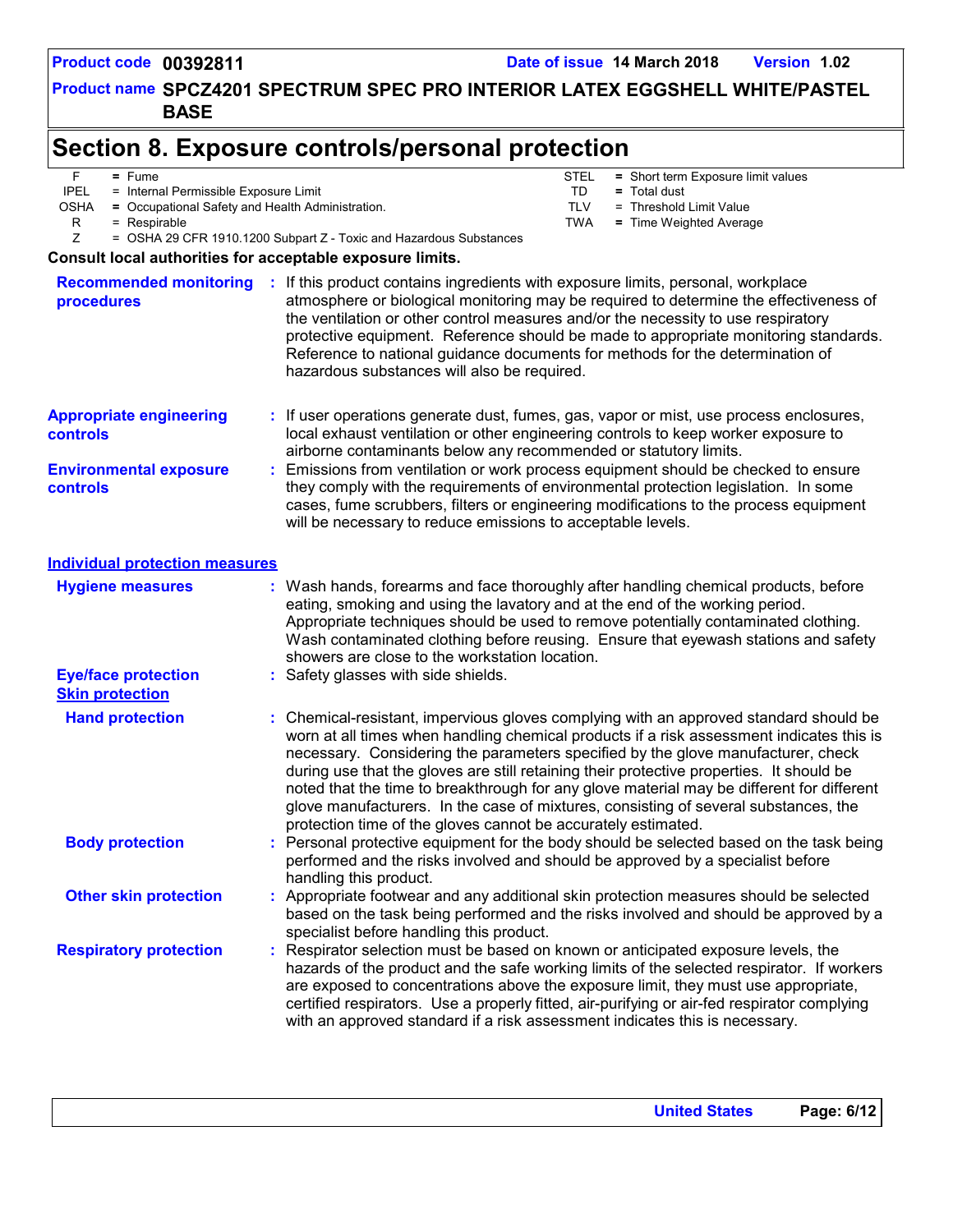#### **Product name SPCZ4201 SPECTRUM SPEC PRO INTERIOR LATEX EGGSHELL WHITE/PASTEL [1] BASE**

### **Section 9. Physical and chemical properties**

#### **Appearance**

| <b>Physical state</b>            | $:$ Liquid.                                                          |
|----------------------------------|----------------------------------------------------------------------|
| <b>Color</b>                     | : Various                                                            |
| Odor                             | : Characteristic.                                                    |
| <b>Odor threshold</b>            | Not available.                                                       |
| pH                               | : 8.5                                                                |
| <b>Melting point</b>             | : Not available.                                                     |
| <b>Boiling point</b>             | : $100^{\circ}$ C (212 $^{\circ}$ F)                                 |
| <b>Flash point</b>               | : Closed cup: Not applicable. [Product does not sustain combustion.] |
| <b>Auto-ignition temperature</b> | : Not available.                                                     |
| <b>Decomposition temperature</b> | $:$ Not available.                                                   |
| <b>Flammability (solid, gas)</b> | : Not available.                                                     |
| Lower and upper explosive        | : Not available.                                                     |
| (flammable) limits               |                                                                      |
| <b>Evaporation rate</b>          | $\therefore$ 0.05 (butyl acetate = 1)                                |
| <b>Vapor pressure</b>            | : 3.3 kPa (25 mm Hg) [room temperature]                              |
| <b>Vapor density</b>             | : Not available.                                                     |
| <b>Relative density</b>          | : 1.23                                                               |
| Density (Ibs / gal)              | : 10.26                                                              |
| <b>Solubility</b>                | : Soluble in the following materials: cold water.                    |
| <b>Partition coefficient: n-</b> | : Not available.                                                     |
| octanol/water                    |                                                                      |
| <b>Viscosity</b>                 | : Kinematic (40°C (104°F)): >0.21 cm <sup>2</sup> /s (>21 cSt)       |
| <b>Volatility</b>                | : 68% ( $v/v$ ), 55.364% ( $w/w$ )                                   |
| % Solid. (w/w)                   | : 44.636                                                             |

## **Section 10. Stability and reactivity**

| <b>Reactivity</b>                            | : No specific test data related to reactivity available for this product or its ingredients.                                                  |
|----------------------------------------------|-----------------------------------------------------------------------------------------------------------------------------------------------|
| <b>Chemical stability</b>                    | : The product is stable.                                                                                                                      |
| <b>Possibility of hazardous</b><br>reactions | : Under normal conditions of storage and use, hazardous reactions will not occur.                                                             |
| <b>Conditions to avoid</b>                   | : When exposed to high temperatures may produce hazardous decomposition products.<br>Refer to protective measures listed in sections 7 and 8. |
| <b>Incompatible materials</b>                | : Keep away from the following materials to prevent strong exothermic reactions:<br>oxidizing agents, strong alkalis, strong acids.           |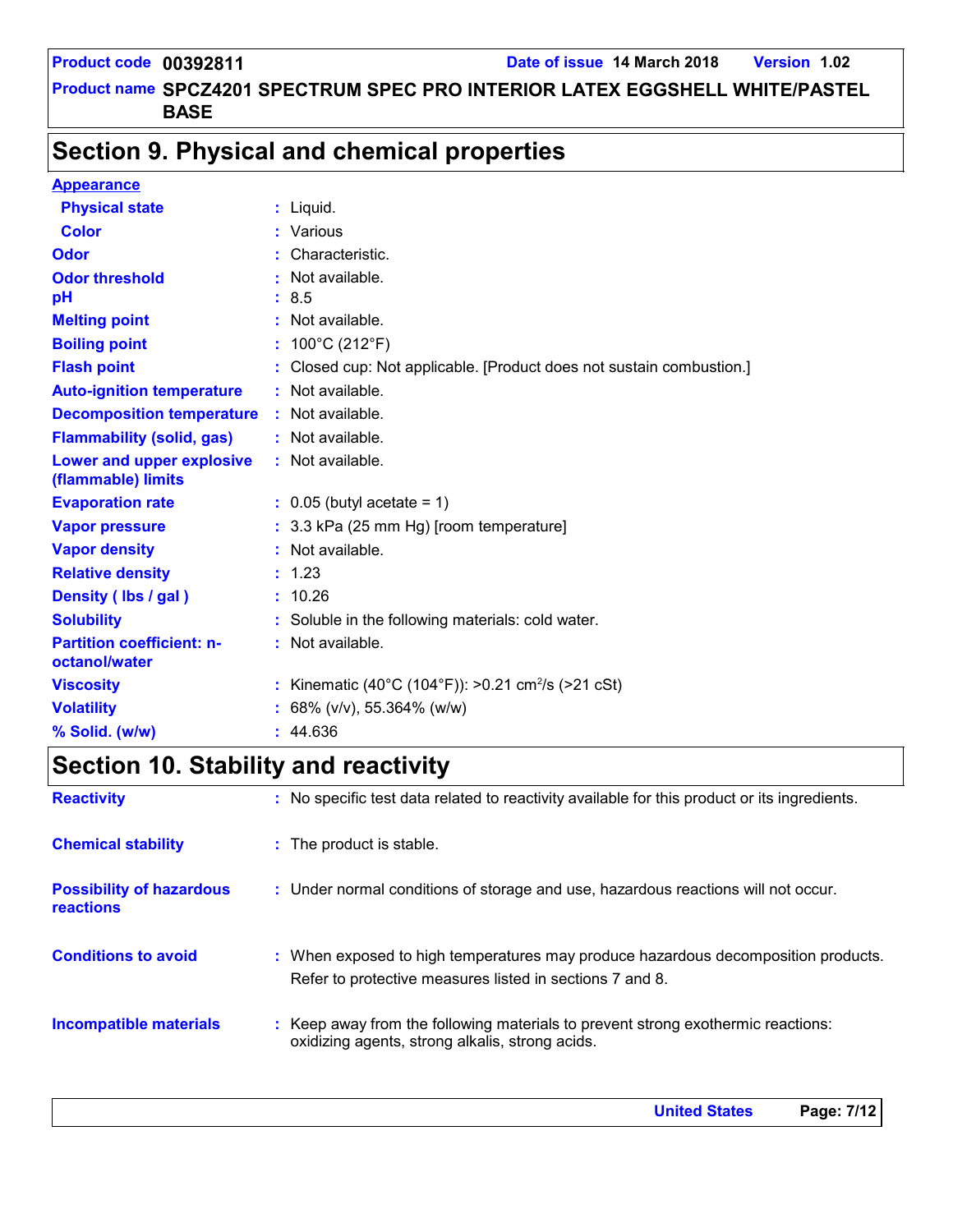**Product name SPCZ4201 SPECTRUM SPEC PRO INTERIOR LATEX EGGSHELL WHITE/PASTEL [1] BASE**

### **Section 10. Stability and reactivity**

**Hazardous decomposition products :** Decomposition products may include the following materials: carbon monoxide, carbon dioxide, smoke, oxides of nitrogen.

**Section 11. Toxicological information**

#### **Information on toxicological effects**

#### **Acute toxicity**

| <b>Product/ingredient name</b>         | <b>Result</b>                                          |             |            | <b>Species</b>                                         | <b>Dose</b>             | <b>Exposure</b> |
|----------------------------------------|--------------------------------------------------------|-------------|------------|--------------------------------------------------------|-------------------------|-----------------|
| titanium dioxide<br>Kaolin             | LD50 Oral<br>LD50 Oral                                 |             |            | Rat<br>Rat                                             | >11 g/kg<br>>5000 mg/kg |                 |
| <b>Conclusion/Summary</b>              |                                                        |             |            | $:$ There are no data available on the mixture itself. |                         |                 |
| <b>Irritation/Corrosion</b>            |                                                        |             |            |                                                        |                         |                 |
| <b>Conclusion/Summary</b>              |                                                        |             |            |                                                        |                         |                 |
| <b>Skin</b>                            |                                                        |             |            | $:$ There are no data available on the mixture itself. |                         |                 |
| <b>Eyes</b>                            |                                                        |             |            | There are no data available on the mixture itself.     |                         |                 |
| <b>Respiratory</b>                     |                                                        |             |            | : There are no data available on the mixture itself.   |                         |                 |
| <b>Sensitization</b>                   |                                                        |             |            |                                                        |                         |                 |
| <b>Conclusion/Summary</b>              |                                                        |             |            |                                                        |                         |                 |
| <b>Skin</b>                            |                                                        |             |            | $:$ There are no data available on the mixture itself. |                         |                 |
| <b>Respiratory</b>                     | $:$ There are no data available on the mixture itself. |             |            |                                                        |                         |                 |
| <b>Mutagenicity</b>                    |                                                        |             |            |                                                        |                         |                 |
| <b>Conclusion/Summary</b>              | : There are no data available on the mixture itself.   |             |            |                                                        |                         |                 |
| <b>Carcinogenicity</b>                 |                                                        |             |            |                                                        |                         |                 |
| <b>Conclusion/Summary</b>              | : There are no data available on the mixture itself.   |             |            |                                                        |                         |                 |
| <b>Classification</b>                  |                                                        |             |            |                                                        |                         |                 |
| <b>Product/ingredient name</b>         | <b>OSHA</b>                                            | <b>IARC</b> | <b>NTP</b> |                                                        |                         |                 |
| titanium dioxide<br>Diatomaceous earth |                                                        | 2B<br>3     |            |                                                        |                         |                 |

**Carcinogen Classification code:**

**IARC: 1, 2A, 2B, 3, 4 NTP: Known to be a human carcinogen; Reasonably anticipated to be a human carcinogen OSHA: + Not listed/not regulated: -**

#### **Reproductive toxicity**

**Conclusion/Summary :** There are no data available on the mixture itself.

**Teratogenicity**

**Conclusion/Summary :** : There are no data available on the mixture itself.

**Specific target organ toxicity (single exposure)**

Not available.

**Specific target organ toxicity (repeated exposure)**

Not available.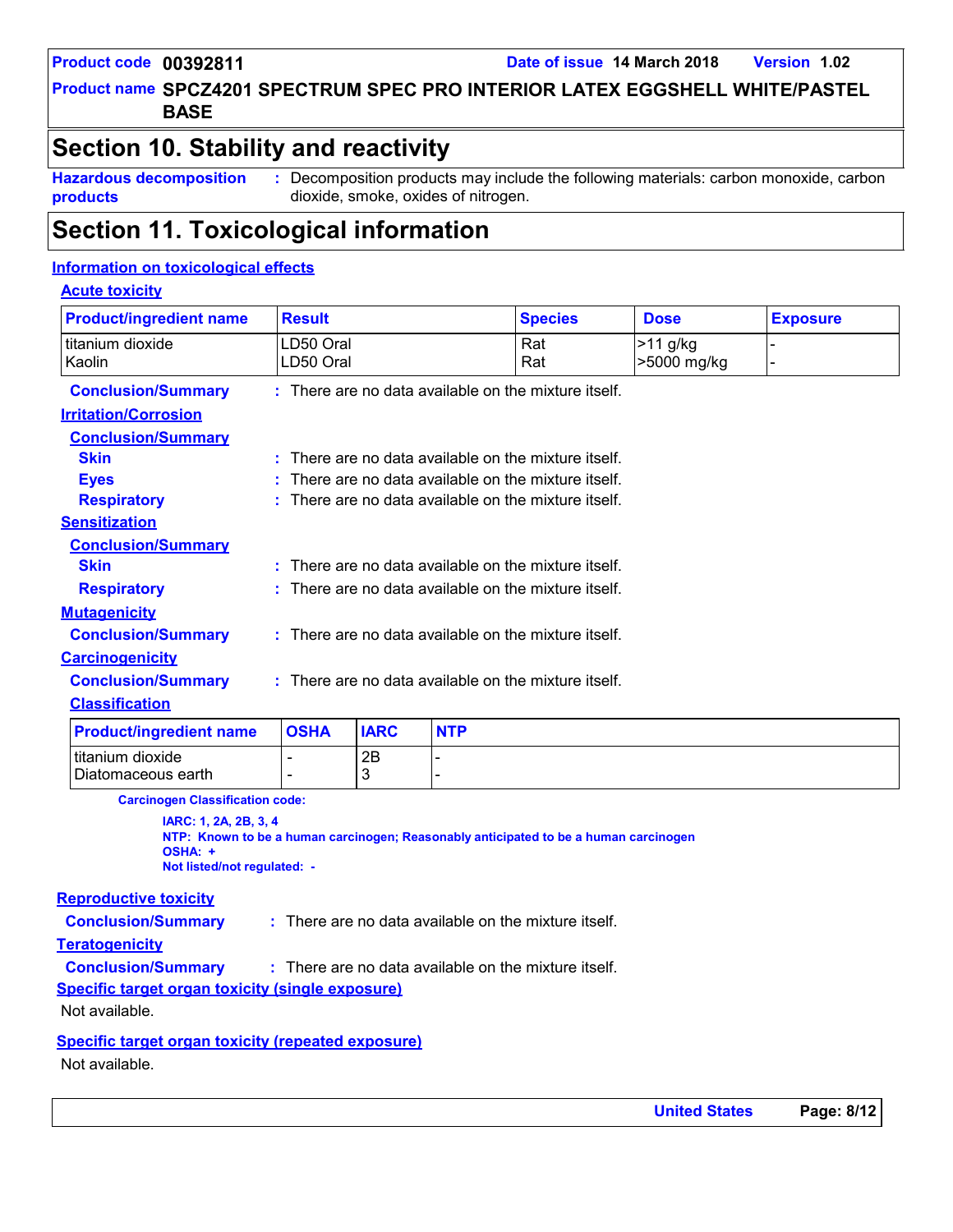### **Product name SPCZ4201 SPECTRUM SPEC PRO INTERIOR LATEX EGGSHELL WHITE/PASTEL [1] BASE**

| <b>Target organs</b>                                     | : Contains material which causes damage to the following organs: eyes.<br>Contains material which may cause damage to the following organs: lungs, upper<br>respiratory tract, stomach.                                                                                                                                                                                                                                                                                                                                                                                                                                                                                                                                                                                                                                                                                                                                                                                                                |  |  |  |  |
|----------------------------------------------------------|--------------------------------------------------------------------------------------------------------------------------------------------------------------------------------------------------------------------------------------------------------------------------------------------------------------------------------------------------------------------------------------------------------------------------------------------------------------------------------------------------------------------------------------------------------------------------------------------------------------------------------------------------------------------------------------------------------------------------------------------------------------------------------------------------------------------------------------------------------------------------------------------------------------------------------------------------------------------------------------------------------|--|--|--|--|
| <b>Aspiration hazard</b><br>Not available.               |                                                                                                                                                                                                                                                                                                                                                                                                                                                                                                                                                                                                                                                                                                                                                                                                                                                                                                                                                                                                        |  |  |  |  |
| Information on the likely routes of exposure             |                                                                                                                                                                                                                                                                                                                                                                                                                                                                                                                                                                                                                                                                                                                                                                                                                                                                                                                                                                                                        |  |  |  |  |
| <b>Potential acute health effects</b>                    |                                                                                                                                                                                                                                                                                                                                                                                                                                                                                                                                                                                                                                                                                                                                                                                                                                                                                                                                                                                                        |  |  |  |  |
| <b>Eye contact</b>                                       | : No known significant effects or critical hazards.                                                                                                                                                                                                                                                                                                                                                                                                                                                                                                                                                                                                                                                                                                                                                                                                                                                                                                                                                    |  |  |  |  |
| <b>Inhalation</b>                                        | : No known significant effects or critical hazards.                                                                                                                                                                                                                                                                                                                                                                                                                                                                                                                                                                                                                                                                                                                                                                                                                                                                                                                                                    |  |  |  |  |
| <b>Skin contact</b>                                      | : No known significant effects or critical hazards.                                                                                                                                                                                                                                                                                                                                                                                                                                                                                                                                                                                                                                                                                                                                                                                                                                                                                                                                                    |  |  |  |  |
| <b>Ingestion</b>                                         | : No known significant effects or critical hazards.                                                                                                                                                                                                                                                                                                                                                                                                                                                                                                                                                                                                                                                                                                                                                                                                                                                                                                                                                    |  |  |  |  |
| <b>Over-exposure signs/symptoms</b>                      |                                                                                                                                                                                                                                                                                                                                                                                                                                                                                                                                                                                                                                                                                                                                                                                                                                                                                                                                                                                                        |  |  |  |  |
| <b>Eye contact</b>                                       | : No specific data.                                                                                                                                                                                                                                                                                                                                                                                                                                                                                                                                                                                                                                                                                                                                                                                                                                                                                                                                                                                    |  |  |  |  |
| <b>Inhalation</b>                                        | : No specific data.                                                                                                                                                                                                                                                                                                                                                                                                                                                                                                                                                                                                                                                                                                                                                                                                                                                                                                                                                                                    |  |  |  |  |
| <b>Skin contact</b>                                      | No specific data.                                                                                                                                                                                                                                                                                                                                                                                                                                                                                                                                                                                                                                                                                                                                                                                                                                                                                                                                                                                      |  |  |  |  |
| <b>Ingestion</b>                                         | : No specific data.                                                                                                                                                                                                                                                                                                                                                                                                                                                                                                                                                                                                                                                                                                                                                                                                                                                                                                                                                                                    |  |  |  |  |
|                                                          | Delayed and immediate effects and also chronic effects from short and long term exposure                                                                                                                                                                                                                                                                                                                                                                                                                                                                                                                                                                                                                                                                                                                                                                                                                                                                                                               |  |  |  |  |
|                                                          | been classified as a GHS Carcinogen Category 2 based on its IARC 2B classification.<br>For many PPG products, TiO2 is utilized as a raw material in a liquid coating formulation.<br>In this case, the TiO2 particles are bound in a matrix with no meaningful potential for<br>human exposure to unbound particles of TiO2 when the product is applied with a brush<br>or roller. Sanding the coating surface or mist from spray applications may be harmful<br>depending on the duration and level of exposure and require the use of appropriate<br>personal protective equipment and/or engineering controls (see Section 8). If splashed<br>in the eyes, the liquid may cause irritation and reversible damage. Ingestion may cause<br>nausea, diarrhea and vomiting. This takes into account, where known, delayed and<br>immediate effects and also chronic effects of components from short-term and long-<br>term exposure by oral, inhalation and dermal routes of exposure and eye contact. |  |  |  |  |
| <b>Short term exposure</b><br><b>Potential immediate</b> | : There are no data available on the mixture itself.                                                                                                                                                                                                                                                                                                                                                                                                                                                                                                                                                                                                                                                                                                                                                                                                                                                                                                                                                   |  |  |  |  |
| effects<br><b>Potential delayed effects</b>              | : There are no data available on the mixture itself.                                                                                                                                                                                                                                                                                                                                                                                                                                                                                                                                                                                                                                                                                                                                                                                                                                                                                                                                                   |  |  |  |  |
| <b>Long term exposure</b>                                |                                                                                                                                                                                                                                                                                                                                                                                                                                                                                                                                                                                                                                                                                                                                                                                                                                                                                                                                                                                                        |  |  |  |  |
| <b>Potential immediate</b><br>effects                    | : There are no data available on the mixture itself.                                                                                                                                                                                                                                                                                                                                                                                                                                                                                                                                                                                                                                                                                                                                                                                                                                                                                                                                                   |  |  |  |  |
| <b>Potential delayed effects</b>                         | : There are no data available on the mixture itself.                                                                                                                                                                                                                                                                                                                                                                                                                                                                                                                                                                                                                                                                                                                                                                                                                                                                                                                                                   |  |  |  |  |
| <b>Potential chronic health effects</b>                  |                                                                                                                                                                                                                                                                                                                                                                                                                                                                                                                                                                                                                                                                                                                                                                                                                                                                                                                                                                                                        |  |  |  |  |
| <b>General</b>                                           | : No known significant effects or critical hazards.                                                                                                                                                                                                                                                                                                                                                                                                                                                                                                                                                                                                                                                                                                                                                                                                                                                                                                                                                    |  |  |  |  |
|                                                          | Suspected of causing cancer. Risk of cancer depends on duration and level of                                                                                                                                                                                                                                                                                                                                                                                                                                                                                                                                                                                                                                                                                                                                                                                                                                                                                                                           |  |  |  |  |
| <b>Carcinogenicity</b>                                   | exposure.                                                                                                                                                                                                                                                                                                                                                                                                                                                                                                                                                                                                                                                                                                                                                                                                                                                                                                                                                                                              |  |  |  |  |
| <b>Mutagenicity</b>                                      | No known significant effects or critical hazards.                                                                                                                                                                                                                                                                                                                                                                                                                                                                                                                                                                                                                                                                                                                                                                                                                                                                                                                                                      |  |  |  |  |
| <b>Teratogenicity</b>                                    | No known significant effects or critical hazards.                                                                                                                                                                                                                                                                                                                                                                                                                                                                                                                                                                                                                                                                                                                                                                                                                                                                                                                                                      |  |  |  |  |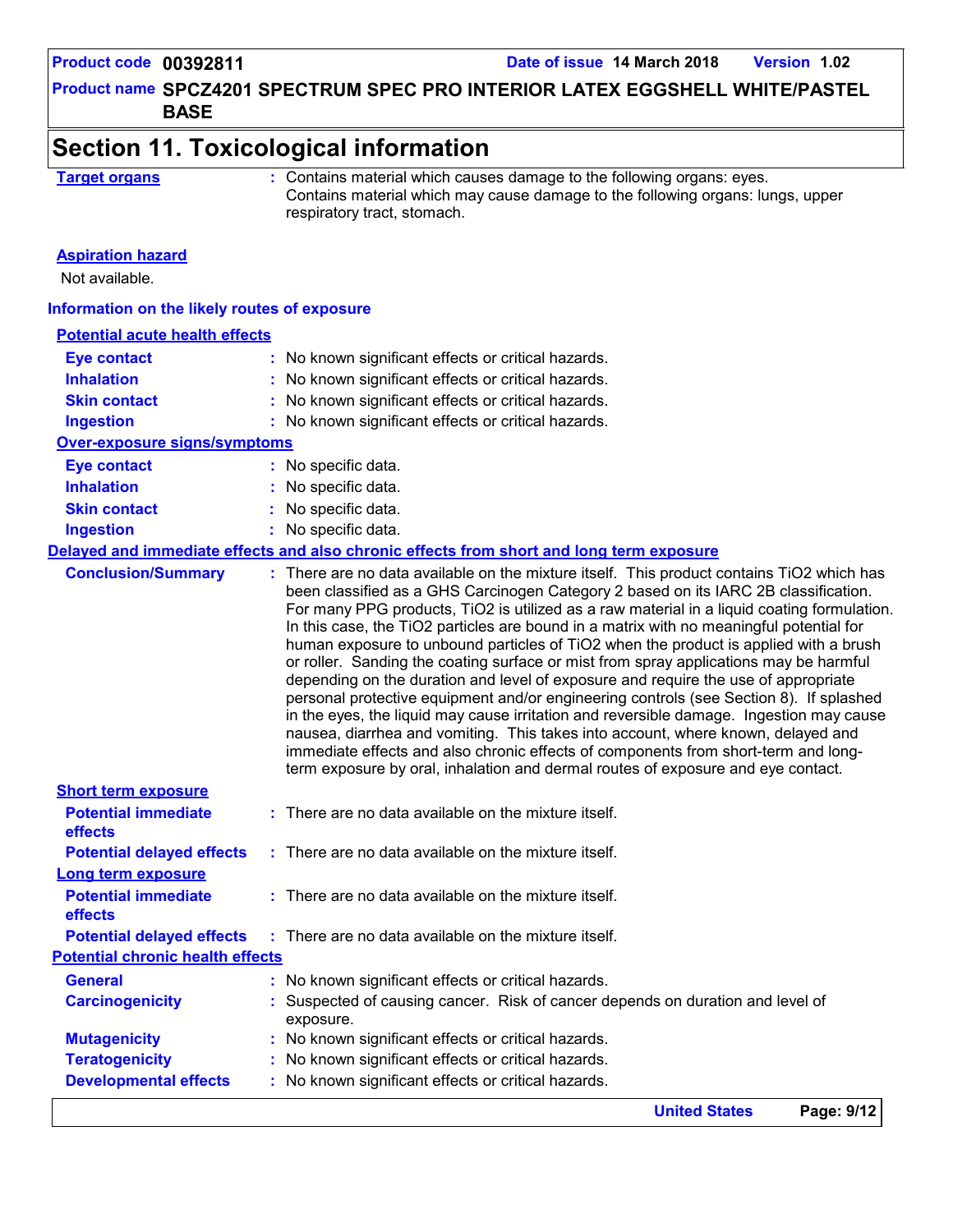**Product name SPCZ4201 SPECTRUM SPEC PRO INTERIOR LATEX EGGSHELL WHITE/PASTEL [1] BASE**

### **Section 11. Toxicological information**

**Fertility effects :** : No known significant effects or critical hazards.

#### **Numerical measures of toxicity**

#### **Acute toxicity estimates**

| <b>Route</b> | <b>ATE value</b> |
|--------------|------------------|
| Oral         | 130584.2 mg/kg   |

### **Section 12. Ecological information**

#### **Toxicity**

| <b>Product/ingredient name</b> | <b>Result</b>                    | <b>Species</b>          | <b>Exposure</b> |
|--------------------------------|----------------------------------|-------------------------|-----------------|
| titanium dioxide               | Acute LC50 >100 mg/l Fresh water | Daphnia - Daphnia magna | l 48 hours      |

#### **Persistence and degradability**

Not available.

#### **Bioaccumulative potential**

Not available.

| <b>Mobility in soil</b> |
|-------------------------|
|                         |

**Soil/water partition coefficient (K**<sub>oc</sub>)

**:** Not available.

### **Section 13. Disposal considerations**

| <b>Disposal methods</b> | : The generation of waste should be avoided or minimized wherever possible. Disposal<br>of this product, solutions and any by-products should at all times comply with the<br>requirements of environmental protection and waste disposal legislation and any<br>regional local authority requirements. Dispose of surplus and non-recyclable products<br>via a licensed waste disposal contractor. Waste should not be disposed of untreated to<br>the sewer unless fully compliant with the requirements of all authorities with jurisdiction.<br>Waste packaging should be recycled. Incineration or landfill should only be considered<br>when recycling is not feasible. This material and its container must be disposed of in a<br>safe way. Care should be taken when handling emptied containers that have not been<br>cleaned or rinsed out. Empty containers or liners may retain some product residues.<br>Avoid dispersal of spilled material and runoff and contact with soil, waterways, drains |
|-------------------------|----------------------------------------------------------------------------------------------------------------------------------------------------------------------------------------------------------------------------------------------------------------------------------------------------------------------------------------------------------------------------------------------------------------------------------------------------------------------------------------------------------------------------------------------------------------------------------------------------------------------------------------------------------------------------------------------------------------------------------------------------------------------------------------------------------------------------------------------------------------------------------------------------------------------------------------------------------------------------------------------------------------|
|                         | and sewers.                                                                                                                                                                                                                                                                                                                                                                                                                                                                                                                                                                                                                                                                                                                                                                                                                                                                                                                                                                                                    |

**Disposal should be in accordance with applicable regional, national and local laws and regulations. Refer to Section 7: HANDLING AND STORAGE and Section 8: EXPOSURE CONTROLS/PERSONAL PROTECTION for additional handling information and protection of employees. Section 6. Accidental release measures**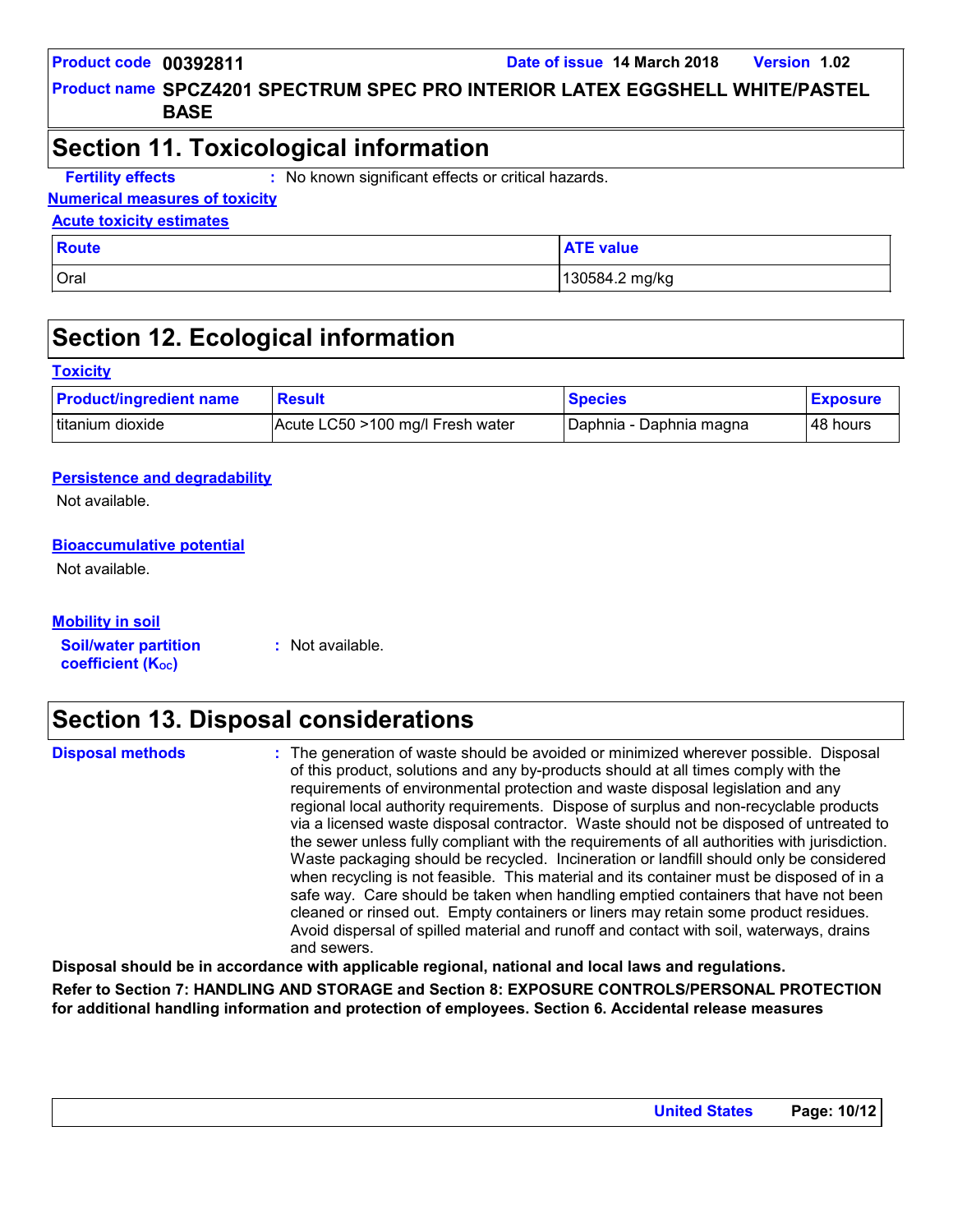**Product name SPCZ4201 SPECTRUM SPEC PRO INTERIOR LATEX EGGSHELL WHITE/PASTEL [1] BASE**

### **14. Transport information**

|                                                                                  | <b>DOT</b>      | <b>IMDG</b>            | <b>IATA</b>            |  |  |
|----------------------------------------------------------------------------------|-----------------|------------------------|------------------------|--|--|
| <b>UN number</b>                                                                 | Not regulated.  | Not regulated.         | Not regulated.         |  |  |
| <b>UN proper shipping</b><br>name                                                |                 |                        |                        |  |  |
| <b>Transport hazard class  -</b><br>(e <sub>s</sub> )                            |                 |                        |                        |  |  |
| <b>Packing group</b>                                                             |                 |                        |                        |  |  |
| <b>Environmental hazards No.</b><br><b>Marine pollutant</b><br><b>substances</b> | Not applicable. | No.<br>Not applicable. | No.<br>Not applicable. |  |  |

#### **Additional information**

| <b>DOT</b>  | : None identified. |
|-------------|--------------------|
| <b>IMDG</b> | : None identified. |
| <b>IATA</b> | : None identified. |

**Special precautions for user Transport within user's premises:** always transport in closed containers that are **:** upright and secure. Ensure that persons transporting the product know what to do in the event of an accident or spillage.

### **Section 15. Regulatory information**

#### **United States**

**United States inventory (TSCA 8b) :** All components are listed or exempted.

#### **SARA 302/304**

**SARA 304 RQ :** Not applicable.

#### **Composition/information on ingredients**

No products were found.

#### **SARA 311/312**

**Classification :** CARCINOGENICITY - Category 2

**Composition/information on ingredients**

| <b>Name</b>      |            | <b>Classification</b>        |
|------------------|------------|------------------------------|
| titanium dioxide | ≤20<br>≥10 | CARCINOGENICITY - Category 2 |

**Additional environmental information is contained on the Environmental Data Sheet for this product, which can be obtained from your PPG representative.**

| <b>United States</b> | Page: 11/12 |
|----------------------|-------------|
|----------------------|-------------|